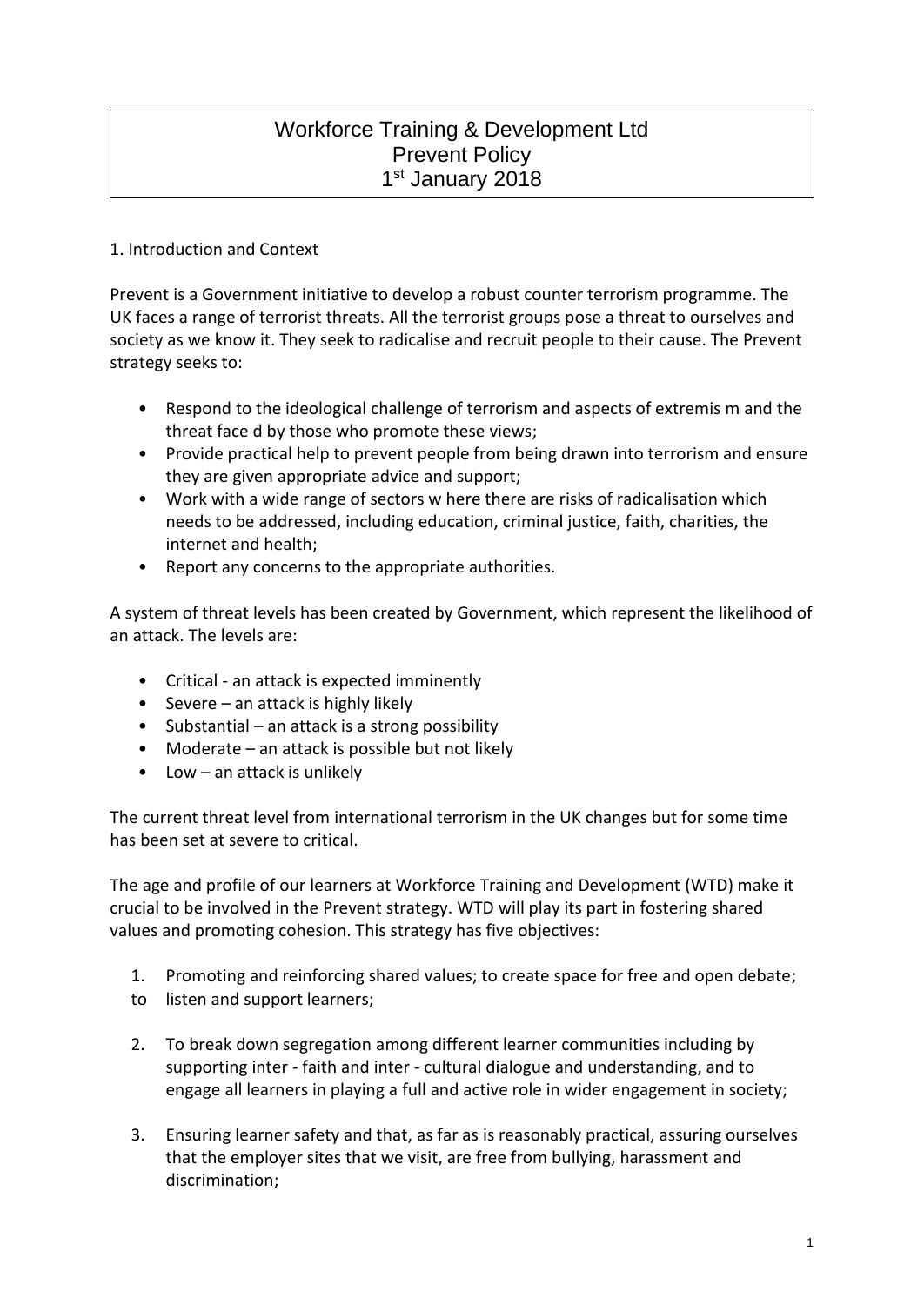- 4. Providing support for learners who may be at risk and providing appropriate sources of advice and guidance when identified, this may also include reporting any concerns to the appropriate authorities;
- 5. Ensuring that learners and colleagues within WTD are aware of their roles and responsibilities in preventing violent extremism.

In order to achieve these objectives, the strategy concentrates on four areas;

## **1. Leadership and Values**

To provide an ethos which upholds the values of shared responsibility and wellbeing for all learners, employers and colleagues at WTD and promotes respect, equality and diversity and understanding. This will be achieved through:

- Promoting the values of respect, equality and diversity, a democratic society, learner voice and participation;
- Building the confidence of colleagues and their learners to deal with these issues;

• Working with and supporting local authorities, police and other agencies when required;

## **2. Teaching and Learning**

To provide education and training which promotes knowledge, skills and understanding to build the resilience of learners, by undermining extremist ideology and supporting the learner voice.

This will be achieved through:

- Embedding equality, diversity and inclusion, wellbeing and community cohesion;
- Promoting wider skill development such as social and emotional aspects of learning;
- Education and training that is adapted to recognise local needs, challenge extremist narratives and promote European and UK values;
- Encouraging active citizenship /participation and learner voice.

# **3. Learner Support**

To ensure that WTD colleagues are confident to take preventative and responsive steps working with professionals, employers and communities. This will be achieved through:

- Establishing strong and effective learner support processes;
- Listening to what is happening in the companies that we work with;
- Challenging discriminatory behaviour s and reporting this if it is felt appropriate;
- Supporting learners through safeguarding and crime prevention processes.